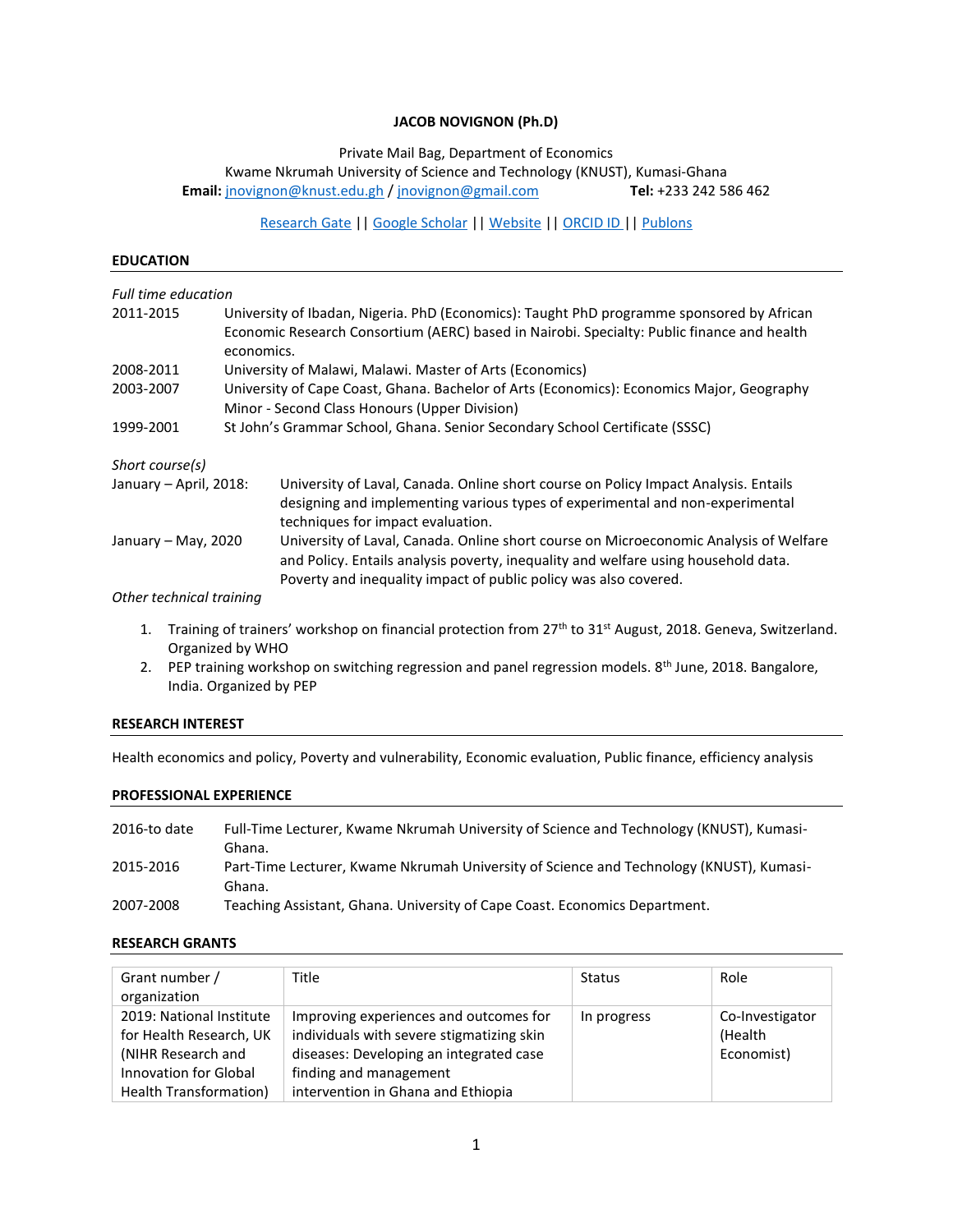| 2019: European<br><b>Investment Bank</b><br>(EIB)/Global<br>Development Network. | Impact of EIB development finance in<br>Jamaica                                                                                                | In progress | Principal<br>Investigator |
|----------------------------------------------------------------------------------|------------------------------------------------------------------------------------------------------------------------------------------------|-------------|---------------------------|
| 2014-2018: The<br>counting Women's<br>work project                               | Time use research: Measuring the<br>distribution of housework among men and<br>women in Ghana: The National Time<br>Transfer Account Approach. | Complete    | Co-Investigator           |
| 2018: Partnership for<br>Economic Policy (PEP) -<br>PPMA 20272.                  | Understanding youth entrepreneurship in<br>Benin: the role microcredit uptake and<br>entrepreneur capacity building                            | Completed   | Co-Investigator           |
| 2016: African Economic<br><b>Research Consortium</b><br>(AERC) - RT16535.        | Health insurance and the economics<br>consequences of health shocks in Ghana                                                                   | Completed   | Principal<br>Investigator |
| 2017: African Economic<br><b>Research Consortium</b><br>(AERC) - RT16535         | An analysis of domestic and donor<br>financing for maternal neonatal and child<br>health in sub-Sahara Africa                                  | Completed   | Co-Investigator           |
| 2017: AERC - RT 17535                                                            | Agricultural input subsidy, food price<br>shocks and nutritional outcomes in Malawi                                                            | Completed   | Principal<br>Investigator |
| 2016: Foundation for<br>Economics Education,<br>Ibadan, Nigeria                  | <b>Ghana National Time Transfer Account</b><br>Project.                                                                                        | Completed   | Co-Investigator           |
| 2015: AERC - BIP1603                                                             | Access to Market, Food Security and<br>Household Welfare in Ghana: Evidence<br>from Smallholder Farmers                                        | Completed   | Principal<br>Investigator |
| 2015: AFHEA                                                                      | Improving primary health care facility<br>performance in Ghana: efficiency analysis<br>and fiscal space implications                           | Completed   | Principal<br>Investigator |

# **CONSULTANCIES**

| 2020         | International consultant. UNFPA East and Southern Africa Regional undertaking of investment<br>cases for Transformative Results in the Decade of Action. Country lead for South Sudan.                                                                                                                     |
|--------------|------------------------------------------------------------------------------------------------------------------------------------------------------------------------------------------------------------------------------------------------------------------------------------------------------------|
| 2019 to date | Consultant, WHO. Provided technical support for financial protection monitoring in Ghana and<br>Kenya. Analyzed survey data to estimate progress in financial protection.                                                                                                                                  |
| 2019 to date | Team member, SPARC Technical Partnership for Strategic Health Purchasing in Ghana. Strategic<br>Purchasing Africa Resource Center (SPARC)                                                                                                                                                                  |
| 2019         | Team member, Ghana Priorities Project: Cost-Benefit Analysis of Family Planning and Adolescent<br>Sexual and Reproductive right education. Copenhagen Consensus                                                                                                                                            |
| 2019 to date | Country coordinator, Inventory of Socioeconomic Land Data in Africa project. African Economic<br><b>Research Consortium</b>                                                                                                                                                                                |
| 2018         | Qualitative consultant, Results for Development (R4D). Primary Health Care Performance<br>Initiative (PHCPI) - Ghana. Worked with various health sector stakeholders to identify PHCPI<br>indicators and populate Vital Signs Profile. Also, a member of the Technical Working Group on<br>PHCPI in Ghana. |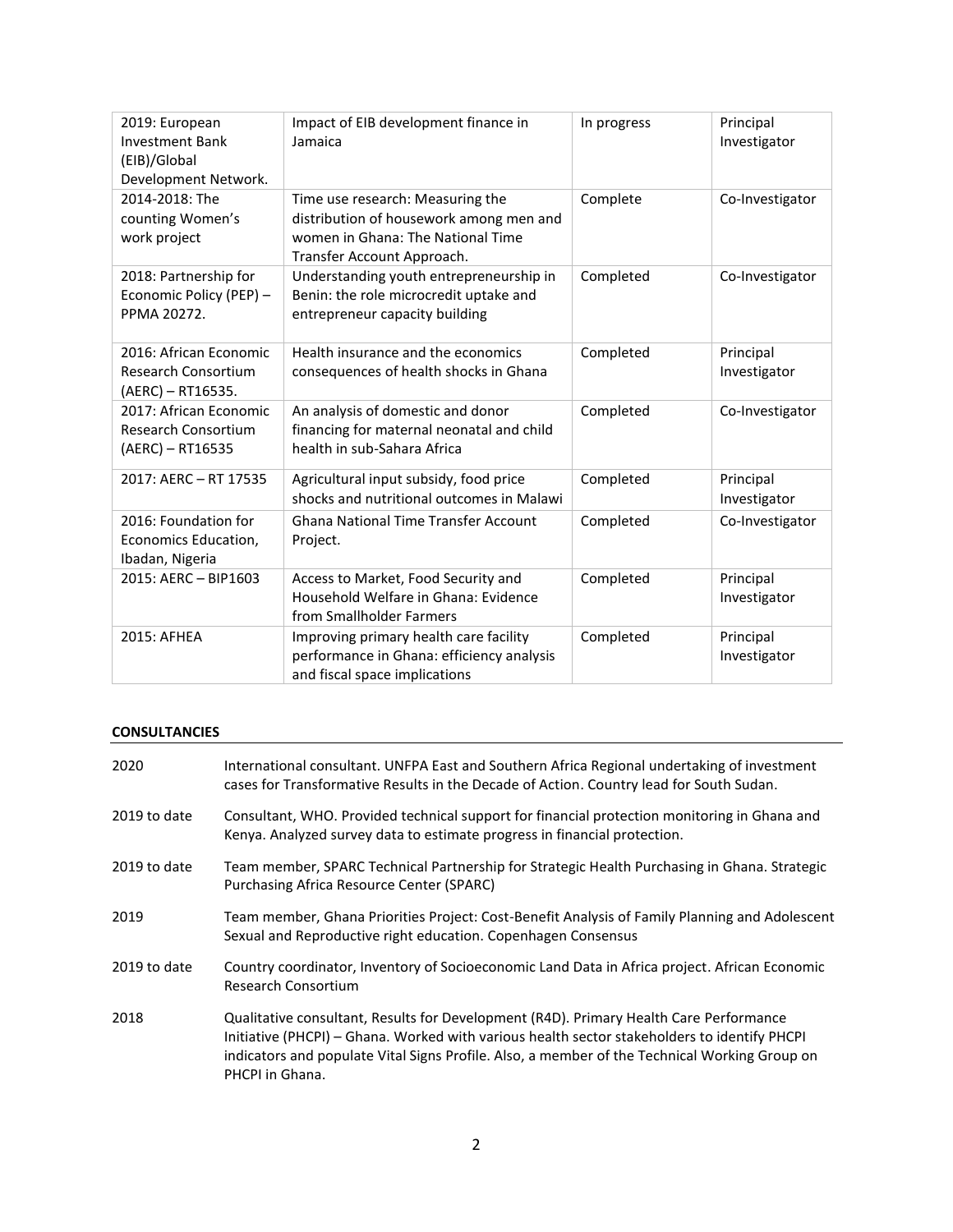| 2018      | Team member, Evaluation of willingness to pay, social and economic impact of the Kumasi<br>Central Market Project. Contracta UK Ltd.                                                                                       |
|-----------|----------------------------------------------------------------------------------------------------------------------------------------------------------------------------------------------------------------------------|
| 2017      | Team member, Economic evaluation of malaria service delivery in Ghana. Funded by Ghana<br>Malaria Control Programme.                                                                                                       |
| 2015      | Team Member, Analysis of Fiscal implications for African countries recently graduating from low<br>to lower middle-income status: the case of Ghana and Kenya. Funded by African Health and<br>Policy Association (AfHEA). |
| 2016      | Consultant, National Health Insurance Review Committee, Accra                                                                                                                                                              |
| 2016      | Consultant, Results for Development (R4D). Delays in NHIS claims processing and<br>reimbursement: identifying root causes and generating solutions.                                                                        |
| 2015-2016 | Costing of CHPS compounds in selected regions in Ghana. Results for Development                                                                                                                                            |
| 2015      | Local consultant, Results for Development (R4D). Earmarking Revenues for health: experience<br>from the Ghana National Health Insurance Scheme (NHIS).                                                                     |
| 2015      | Research Assistant, African Health and Policy Association (AfHEA). Analysis of Health Service<br>Delivery Indicators Surveys of Tanzania, Nigeria, Kenya and Senegal.                                                      |
| 2014      | Research Assistant, PPH Prevention and Management Strategy, PATH Ghana. Assisted in data<br>collection and analysis for costing 5-year PPH strategy.                                                                       |
| 2011      | Project Assistant/Assistant Health Economist, Euro Health Group (Denmark). Global Fund (GF)<br>Malaria Impact Evaluation Project for Ghana. Assisted in data collection, analysis and report                               |

writing on the impact of GF Malaria interventions in Ghana

# **SELECTED SCHOLARSHIP AND FELLOWSHIP AWARDS**

| 2019-2021           | European Investment Bank & Global Development Network Research Fellowship in Development<br>Finance. Received Grant to evaluate impact of development investments in selected countries.    |
|---------------------|---------------------------------------------------------------------------------------------------------------------------------------------------------------------------------------------|
|                     | 2019 (04-22/03) Visiting Researcher at Department of Economics, University of Laval, Canada.                                                                                                |
| 2017 (06-08)        | Visiting Researcher at School of Public Health, Aarhus University, Denmark.                                                                                                                 |
| 2017 (01-04)        | Research Fellow at African Development Bank. AERC-ADB Research Mentorship Program.                                                                                                          |
| 2016-2017           | Research fellow at UNICEF Office of Research, Florence. Junior consultant on The Cash Transfers<br>Project. Impact evaluation of cash transfers on morbidity in selected African countries. |
| 2015:               | Winner, Primary Health Care Papers' competition. African Health Economics and Policy<br>Association, Accra.                                                                                 |
| 2015:               | Finalist, "New Voices in Global Health" Initiative. World Health Summit 2015, Berlin                                                                                                        |
| 2011 to 2015        | African Economic Research Consortium, Kenya. Collaborative PhD Programme in Economics Full<br>Scholarship Award                                                                             |
| 2008-2010           | African Economic Research Consortium, Kenya. Collaborative Masters Programme in Economics<br><b>Full Scholarship Award</b>                                                                  |
| <b>PUBLICATIONS</b> |                                                                                                                                                                                             |

# **Book chapters**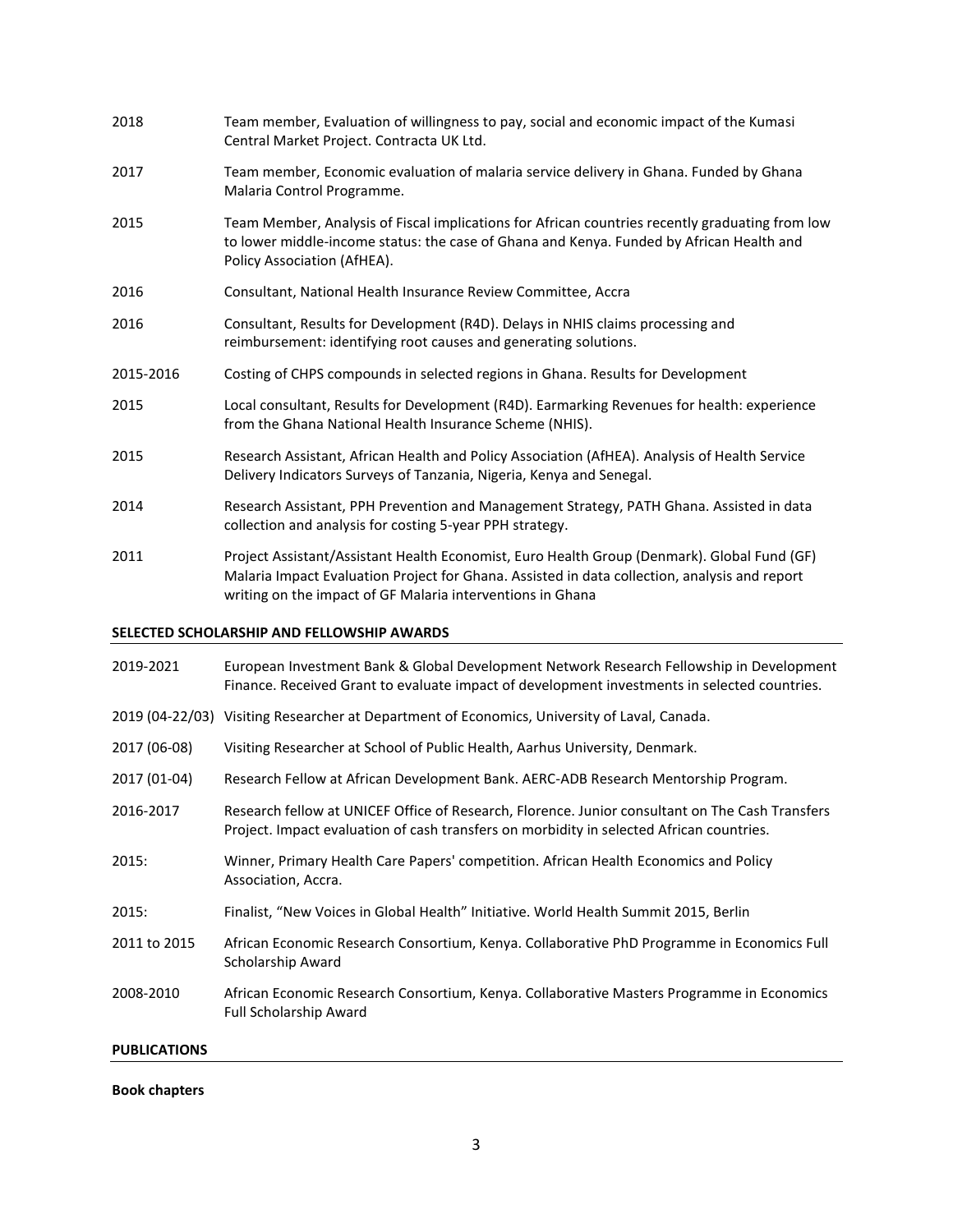1. **Novignon, J.**, Frempong, R. B and Afoakwah, C. (2018). Access to markets, food security and poverty in Ghana: evidence from smallholder farmers. In Akpalu, W., Matshe, I. and Senbet W. L. (Eds*). Linking smallholder farmers to markets: Impact of the purchase for progress pilot programme (pp.41-68)*. University of Nairobi Press, Nairobi.

## **Journal articles**

- 2. Pulok, M. H., Chirwa, G. C., **Novignon, J**., Aizawa, T., & Makate, M. (2020). Levels of and changes in socioeconomic inequality in delivery care service: A decomposition analysis using Bangladesh Demographic Health Surveys. PloS one, 15(11), e0242325.
- 3. Ratcliffe, H.L., Schwarz, D., Hirschhorn, L.R., Cejas, C., Diallo, A., Elorrio, E.G., Fifield, J., Gashumba, D., Hartshorn, L., Leydon, N. **Novignon, J** and Mohamed, M., 2019. PHC Progression Model: a novel mixedmethods tool for measuring primary health care system capacity. BMJ Global Health, 4(5), p.e001822.
- 4. **Novignon, J**., Djossou, N.G. and Enemark, U., 2019. Childhood mortality, intra-household bargaining power and fertility preferences among women in Ghana. Reproductive health, 16(1), pp.1-12.
- 5. Atim, C., Arthur, E., Achala, D.M. and **Novignon, J**., 2019. An Assessment of Domestic Financing for Reproductive, Maternal, Neonatal and Child Health in Sub-Saharan Africa: Potential Gains and Fiscal Space. Applied health economics and health policy, pp.1-11.
- 6. **Novignon, J**., Ofori, B., Tabiri, K.G. and Pulok, M.H., 2019. Socioeconomic inequalities in maternal health care utilization in Ghana. International journal for equity in health, 18(1), pp.1-11.
- 7. Fonta, L. F, Nonvignon, J., Aikins, M. **Novignon, J**. and Aryeetey, G.C (2019). Economic Analysis of Health Inequality among the Elderly in Ghana. Journal of Population Aging [https://doi.org/10.1007/s12062-](https://doi.org/10.1007/s12062-019-09245-7) [019-09245-7](https://doi.org/10.1007/s12062-019-09245-7)
- 8. **Novignon, J.**, Atakorah Y. B. and Djossou, G. N. (2018). How does the health sector benefit from trade openness? Evidence from sub-Saharan Africa. African Development Review. *vol. 30, no.2, pp. 135-148.*
- 9. Djossou G. N., Kane G Q. and **Novignon J**. (2017). Is growth pro-poor in Benin? Evidence using a multidimensional measure of poverty. *Poverty and Public Policy,* vol. 9, no.4, pp. 426-443*.*
- 10. **Novignon J**., Musa R. and Nonvignon J. (2018). The poverty and inequality nexus in Ghana: a decomposition analysis of household expenditure components. *International Journal of Social Economics. vol. 45, no. 2, pp. 246-258*
- 11. **Novignon J**. (2017). Household income inequality in Ghana: a decomposition analysis. *African Journal of Economic and Management Studies,* vol.8, no.4, pp.515-526
- 12. **Novignon J**. and Nonvignon J. (2017). Improving primary health care facility performance in Ghana: efficiency analysis and fiscal space implications. *BMC Health Services Research*. Vol. 17, No. 399, pp. 1-8.
- 13. **Novignon J**., and Lawanson, A. O. (2017). Health expenditure and child health outcomes in sub-Saharan Africa. *African Review of Economics and Finance*. Vol 9, No. 1, pp. 96-121
- 14. **Novignon J**., and Nonvignon, J. (2015) Fiscal space for health in Sub-Saharan African countries: an efficiency approach. African Journal of Health Economics, vol.4, no. 1, pp. 1-11
- 15. **Novignon J**. Aboagye E. Otuo Serebour A. and Aryeetey G. (2015). Socioeconomic related inequalities in child malnutrition: evidence from the Ghana multiple indicator cluster survey. Health Economics Review Vol. 5 No. 34 pp.1-11.
- 16. **Novignon, J**. Nonvignon, J and Arthur, E. (2015). Health status and labour force participation in Sub-Saharan Africa: a dynamic panel analysis. African Development Review. Vol. 27, No. 1, pp. 14-26.
- 17. **Novignon, J**. Nicholas Novignon, Genevieve Aryeetey and Nonvignon, J (2014). HIV/AIDS-related stigma and HIV test uptake in Ghana: evidence from the 2008 Demographic and Health Survey. African Population Studies, Vol. 28, No. 3, pp. 1362-1379
- 18. Sebastian Eliason, John K Awoonor-Williams, Cecilia Eliason, **Jacob Novignon**, Justice Novignon and Moses Aikins (2014). Determinants of modern family planning use among women of reproductive age in the Nkwanta district of Ghana: a case- control study. Reproductive Health, Vol. 11, No. 1. pp.
- 19. Awoyemi, O. A. and **Novignon, J** (2014). Demand for abortion and post abortion care in Ibadan, Nigeria. Health Economics Review, Vol. 4, No. 3, pp. 1-9.
- 20. Nonvignon, J and **Novignon, J** (2014). Trend and determinants of contraceptive use among women of reproductive age in Ghana. African Population Studies, Vol. 28, No. 2, pp. 956-967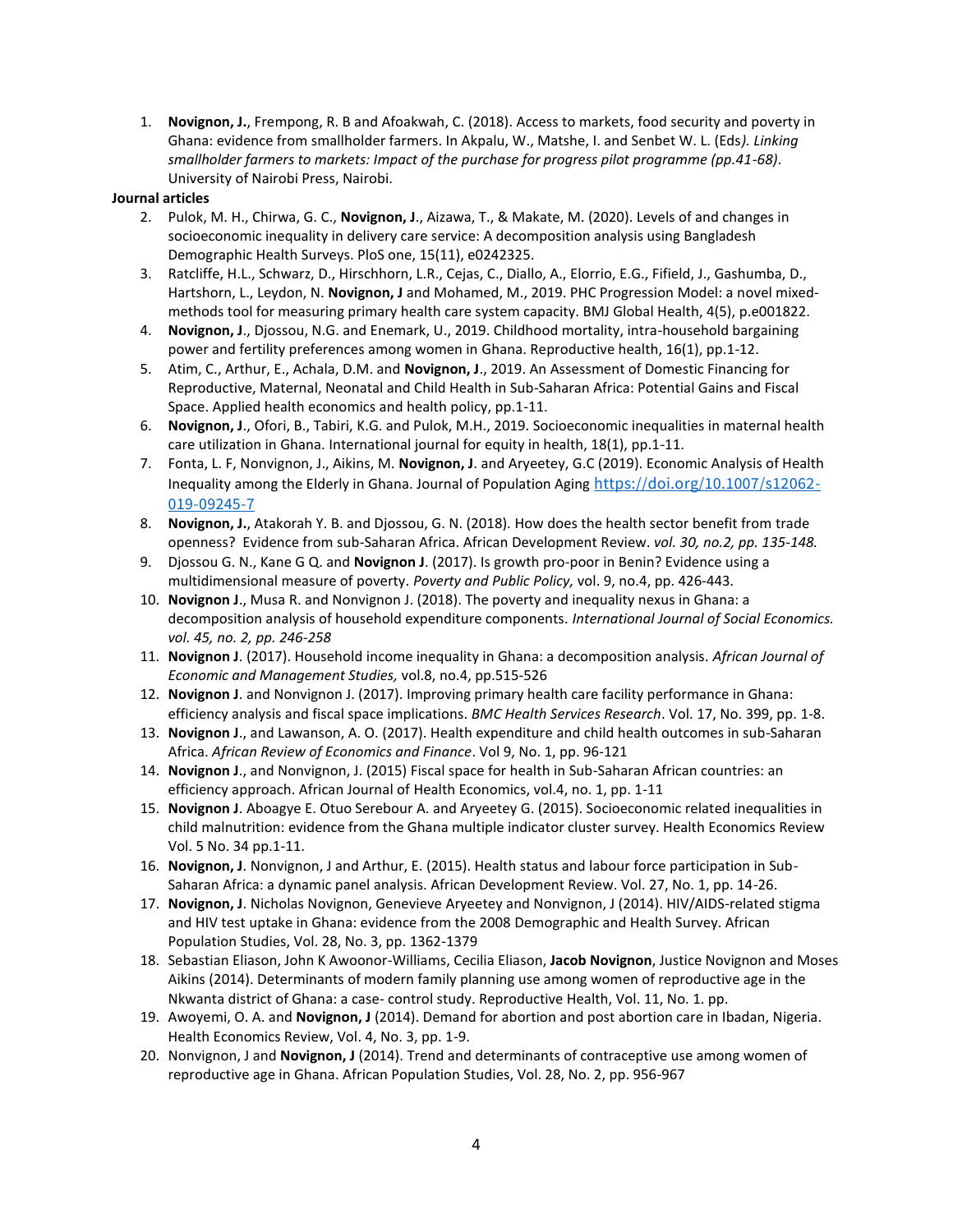- 21. **Novignon, J**., Olakojo, S. A. and Nonvignon, J (2012). The effects of public and private health care expenditure on health status in sub-Saharan Africa: new evidence from panel data analysis. Health Economics Review, Vol. 2, No. 22. http://www.healtheconomicsreview.com/content/2/1/22
- 22. **Novignon, J**. and Nonvignon, J (2012). Socioeconomic status and the prevalence of fever in children under age five: evidence from four sub-Saharan African countries. BMC Research Notes, Vol.5, No.380. Available at http://www.biomedcentral.com/1756-0500/5/380
- 23. **Novignon, J.,** Nonvignon, J., Mussa, R. and Chiwaula, L. (2012). Health and vulnerability to poverty in Ghana: evidence from the Ghana Living Standards Survey Round 5. Health Economics Review, Vol. 2, No. 11. Available at http://www.healtheconomicsreview.com/content/2/1/11
- 24. **Novignon, J.**, Mussa, R., Tinkhani M. and Nonvignon, J (2011). The use of non- prescription medicine and self-assessed health: evidence from Malawi. International Archives of Medicine, Vol. 4, No. 38.

## **Working papers**

- 25. Djossou G. N., **Novignon J**., Atchade T. B., Abdelkrim A. (2020). The role of Formal, Informal and Family credit in the business performance of young entrepreneurs in Benin. Partnership for Economic Policy (PEP) Working Paper No. 2020-16.
- 26. **Novignon, J**., Chirwa, G. C., Frempong, R. B. (2020). Impact of agricultural input subsidy on Nutritional outcomes in Malawi. African Economic Research Consortium (AERC) Working Papers No. 005.

## **CONFERENCES/WORKSHOPS**

*Conferences/workshops attended and presented* 

- 1. 2019: European Investment Bank & Global Development Network. Development Finance Research Fellowship inception workshop. 21-30 September – Luxembourg City, Luxembourg. (*With travel grant awarded*)
- 2. 2019: International Health Economics Association World Congress 13-17<sup>th</sup> July Basel, Switzerland. Theme: New Heights in Health Economics. (*With travel Grant awarded*)
- 3. 2019: Global Health Security Conference. Sydney, Australia. Theme: Progress to date: Opportunities for the future. (*With travel Grant awarded*)
- 4. 2019: Consultative workshop on Primary Health Care Progression Model. 4<sup>th</sup> March Kigali, Rwanda.
- 5. 2018: 5<sup>th</sup> Global Symposium in Health Systems Research from 8-12 October. Liverpool, United Kingdom. Theme: Achieving Health Systems for ALL in the SDGs Era. *(With travel grant award)*
- 6. 2018: 24th Canadian Conference on Global Health from 19-21 November. Toronto, Canada. Theme: Fragile Environments and Global Health: Examining Drivers of Change. *(With travel grant award)*
- 7. 2018: Partnership for Economics Policy (PEP) annual conference from 7-14 June. Bangalore, India. Theme: Wealth, Children and Climate Change. *(With travel grant award)*
- 8. 2018: African Economic Research Consortium (AERC) biannual research workshop from 3-7 June. Port Louis, Mauritius. Theme: Innovation and Incubation for Africa Transformation. *(With travel grant award)*
- 9. 2017: iHEA World Congress from 7-11 July, 2017. Boston University, Massachusetts, USA. *(With travel grant award)*
- 10. 4 th DIAL conference from 29-30 June, 2017. University of Paris-Dauphine, Paris, France. *(With travel grant award)*
- 11. Transfer Project Workshop from 7-9 June, 2017. King Fahd Palace Hotel, Dakar, Senegal. *(With travel grant award)*
- 12. African Economic Research Consortium (AERC) biannual research workshop from 4-8 December, 2016. Theme: China and Africa. Radison Blu Hotel, Dakar, Senegal. *(With travel grant award)*
- 13. 4<sup>th</sup> African Health Economics and Policy Association Conference (26-29, September, 2016): Rabat, Morocco. *(With travel grant award)*
- 14. 11th Global meeting of the National Transfer Accounts (NTA) network (20-24 June, 2016): Dakar, Senegal. *(With travel grant award)*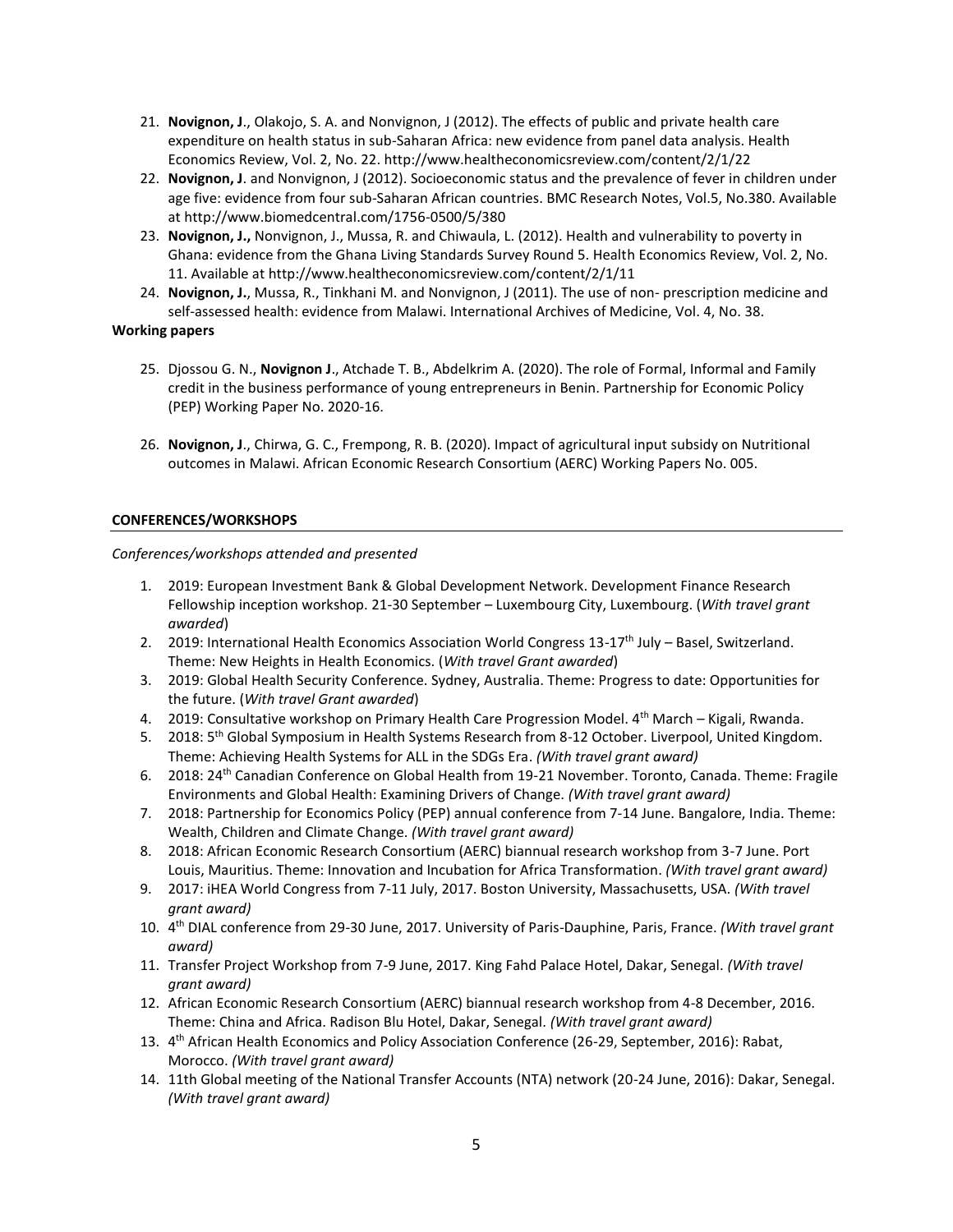- 15. 5th ISIbalo conference of African Young Statisticians (13th to 17th June, 2016): Pretoria, South Africa. *(With travel grant award)*
- 16. African Economic Conference (2nd to 4th November, 2015): Kinshasa, Democratic Republic of Congo. *(With travel grant award)*
- 17. 3rd Global Symposium on Health Systems Research (30 September 3rd October, 2014): Cape Town, South Africa. *(With travel grant award)*
- 18. 18th Annual AES Conference on Econometric Analysis and Policy Challenges in Africa (16th to 18th July, 2014): Addis Ababa, Ethiopia. *(With travel grant award)*
- 19. 3rd AfHEA Scientific Conference on the Post-2015 African Health Agenda and UHC: Opportunities and Challenges (11th to 13th March, 2014): Nairobi, Kenya. *(With travel grant award)*
- 20. 18th Annual AES Conference on Econometric Analysis and Policy Challenges in Africa (24th to 26th July, 2013): Accra, Ghana. *(With travel grant award)*
- 21. 1st Pan African Congress on universal coverage (Nov. 15th to 17th 2011): Accra, Ghana.
- 22. International Health Economics Congress (July 7th to 13th 2011): Toronto, Canada. *(With travel grant award)*
- 23. 2nd conference of the African Health Economics and Policy (AfHEA) Conference (15th to 19th March, 2011): Dakar, Senegal. *(With travel grant award)*
- 24. 16th International Conference on AIDS and STIs in Africa (Dec. 4th to 8th, 2011): Addis Ababa, Ethiopia. *(With travel grant award)*
- 25. HEPNet International Conference (Nov. 29 to Dec. 1, 2010): Abuja, Nigeria. *(With travel grant award)*
- 26. African Economic Research Consortium (AERC) biannual research workshop from 1st to 5th December, 2013. Theme: Financial inclusion and Innovation in Africa. Safari Park Hotel, Nairobi, Kenya.
- 27. African Economic Research Consortium (AERC) biannual research workshop from 2nd to 6th June, 2013. Theme: Climate change and economic development in Africa. Mt Meru Hotel, Arusha, Tanzania.

## *Panelist of special organized sessions at conferences*

- 1. Panelist at special session on Ghana's earmarking experience. Earmarking Learning Exchange and Meeting on Fiscal Space, Public Financial Management (PFM) and Health Financing (25-28 April, 2016): Montreux, Switzerland. Organized by World Health Organization (WHO)
- 2. Panelist at Special session on fiscal space for health in Ghana and Kenya. 4<sup>th</sup> African Health Economics and Policy Association Conference (26-29, September, 2016): Rabat, Morocco.
- 3. Panelist at special session on Fiscal space for health: New evidence on drivers and measurement. 2017 iHEA World Congress from 7-11 July, 2017. Boston University, Massachusetts, USA. Organized by WHO and World Bank.

| Year<br>(Institution) | Level         | <b>Semester One Course</b><br><b>Taught</b> | <b>Semester Two Courses</b><br><b>Taught</b> | <b>Credit</b><br>hours |
|-----------------------|---------------|---------------------------------------------|----------------------------------------------|------------------------|
|                       | Undergraduate | <b>Public Finance I</b>                     | <b>Public Finance II</b>                     | 3                      |
| 2016/17               | <b>PhD</b>    | <b>Advanced Microeconomics</b><br>Theory    |                                              | 6                      |
| (KNUST)               | <b>MPhil</b>  |                                             | Public finance                               | 6                      |
|                       |               |                                             |                                              |                        |
|                       | Undergraduate | <b>Public Finance I</b>                     | Public Finance II                            | 3                      |
| 2017/18               | <b>PhD</b>    | <b>Advanced Microeconomic</b><br>Theory     |                                              | 6                      |
| (KNUST)               | <b>MPhil</b>  |                                             | <b>Public Finance</b>                        | 6                      |
|                       |               |                                             |                                              |                        |

#### **COURSES TAUGHT**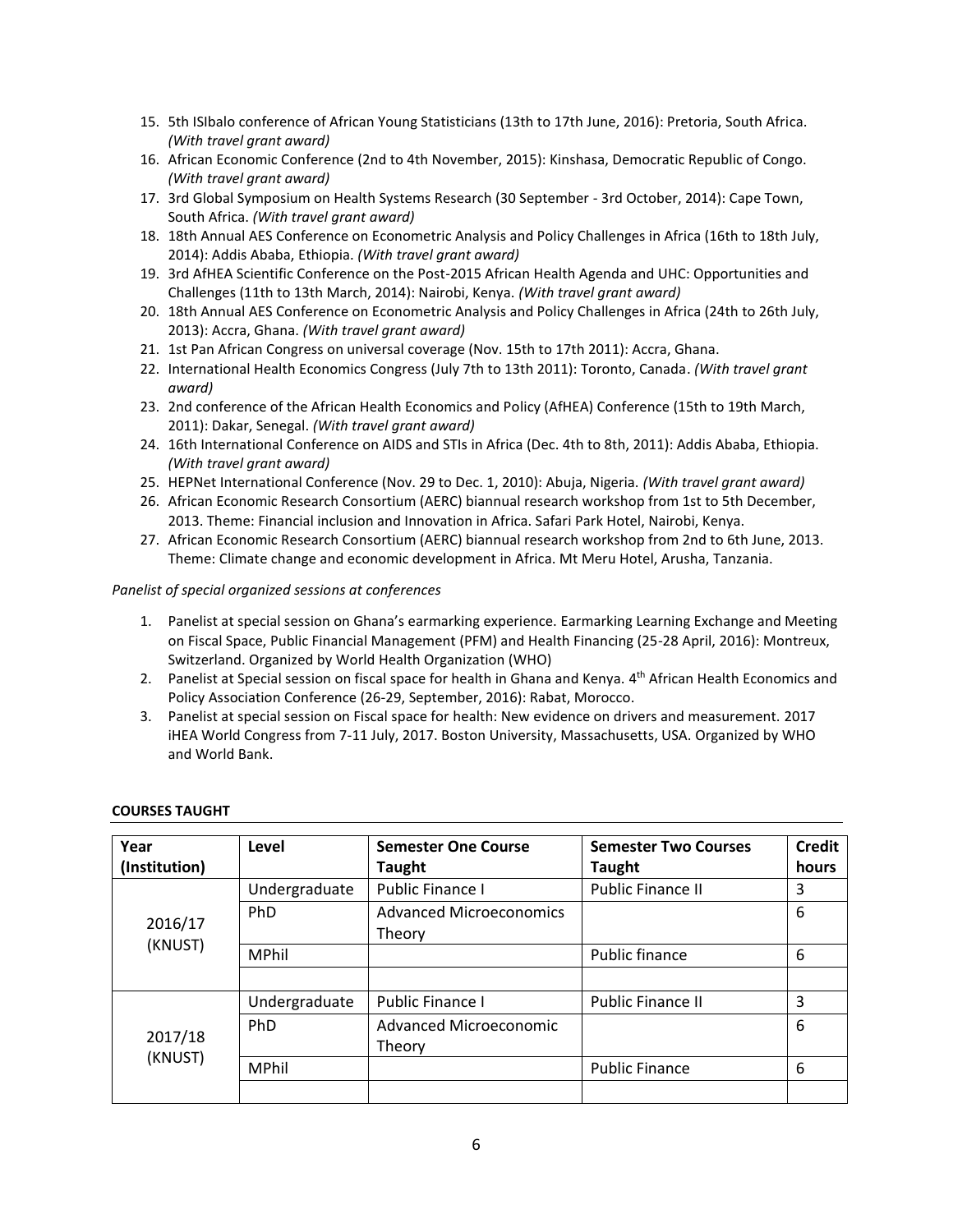| 2018/19            | Undergraduate | Public Finance I               | Public Finance II               | 3 |
|--------------------|---------------|--------------------------------|---------------------------------|---|
|                    |               | <b>Elements of Economics I</b> | <b>Elements of Economics II</b> |   |
| (KNUST)            | PhD           | <b>Advanced Microeconomics</b> |                                 | 6 |
|                    |               | Theory                         |                                 |   |
|                    | <b>MPhil</b>  |                                | <b>Public Finance</b>           | 6 |
| 2019/20<br>(KNUST) | Undergraduate | Public Finance I               |                                 | 3 |
|                    |               | <b>Elements of Economics I</b> |                                 | 3 |
|                    | PhD           | <b>Advanced Microeconomics</b> |                                 | 6 |
|                    |               | Theory                         |                                 |   |
|                    | <b>MPhil</b>  |                                | <b>Public Finance</b>           | 6 |

# **THESIS SUPERVISION**

| <b>Student Name(s)</b>                                                                        | <b>Topic</b>                                                                                                      | <b>Status</b> | Role               |
|-----------------------------------------------------------------------------------------------|-------------------------------------------------------------------------------------------------------------------|---------------|--------------------|
| Supervised more than 50 undergraduate students. List available upon request.<br>Undergraduate |                                                                                                                   |               |                    |
| <b>Master of Philosophy (Economics)</b>                                                       |                                                                                                                   |               |                    |
| Yaw Atakorah Boateng<br>(1906614)                                                             | Trade openness, population health status<br>and health financing in sub-Saharan Africa                            | Defended 2016 | Lead<br>Supervisor |
| Benjamin Osei Gyamfi<br>(1970514)                                                             | The effect of official development assistance<br>and foreign direct investment on economic<br>growth in Ghana     | Defended 2016 | Lead<br>Supervisor |
| <b>Bernice Ofori</b><br>(PG6274216)                                                           | Health insurance and socioeconomic-related<br>inequalities in health seeking behavior:<br>evidence from Ghana     | Defended 2018 | Lead<br>Supervisor |
| Muniratu Tahiru<br>(PG9724817)                                                                | Teenage pregnancy, education and labour<br>market outcomes in Ghana                                               | Defended 2019 | Lead<br>Supervisor |
| <b>Uduak-Obong Michael</b><br>Ezekiel<br>(PG9725017)                                          | Economic Inequality and Chronic Childhood<br>Undernutrition in Nigeria                                            | Defended 2019 | Lead<br>Supervisor |
| Stephen Ankema                                                                                | Socioeconomic inequalities in public health<br>insurance coverage in Ghana.                                       | In progress   | Lead<br>Supervisor |
| Samuel Apau                                                                                   | Impact of intergovernmental fiscal transfer<br>on local revenue generation in Ghana                               | In progress   | Lead<br>Supervisor |
| <b>PhD (Economics)</b>                                                                        |                                                                                                                   |               |                    |
| Stephen Amankwah Yeboah                                                                       | Studies on Health Insurance, Maternal<br><b>Health Service Utilization and Health</b><br><b>Outcomes in Ghana</b> | In progress   | Co-supervisor      |

# **SELECTED SERVICES RENDERED TO UNIVERSITY AND COMMUNITY**

*University (Internal)*